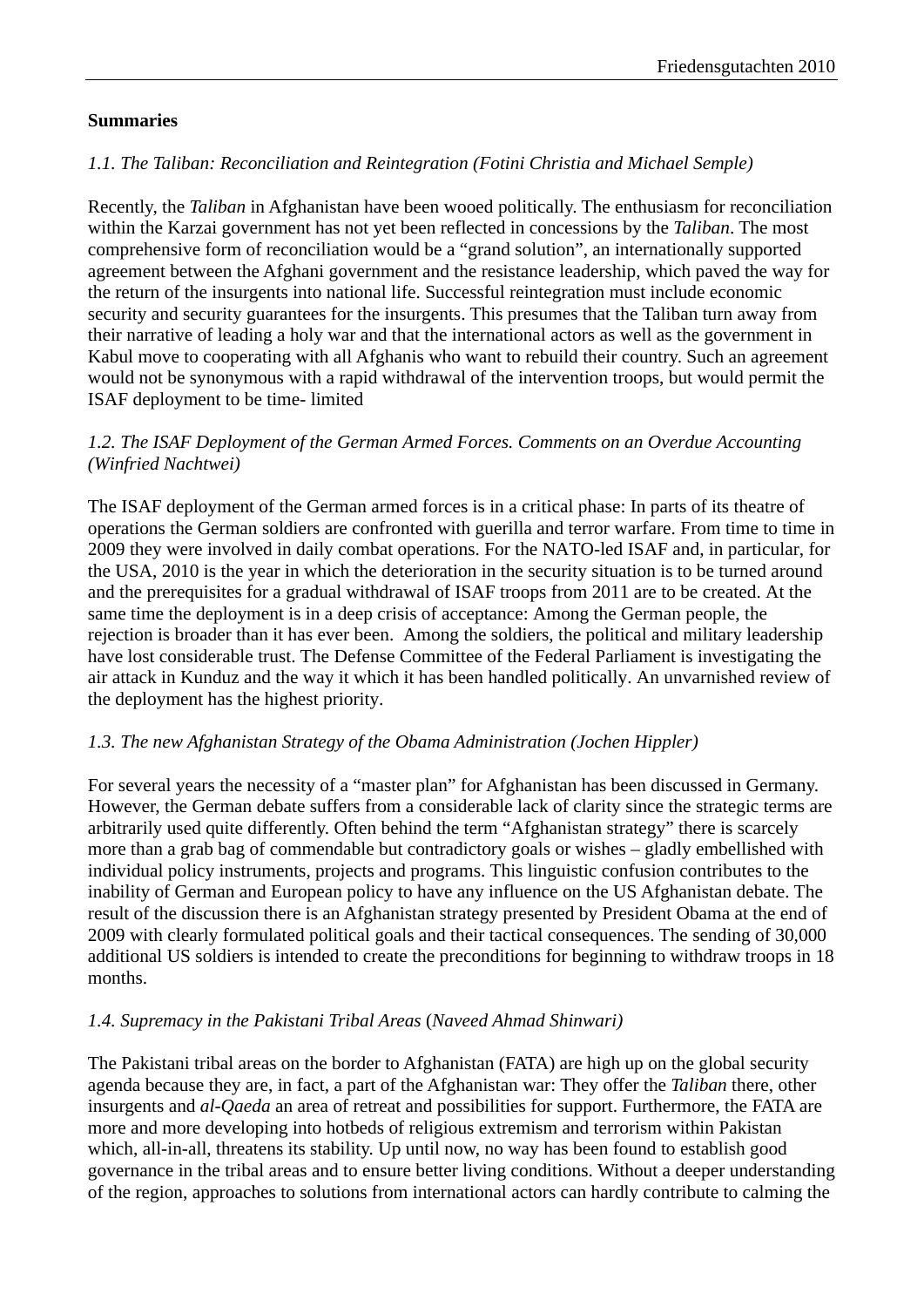situation on both sides of the border. The internal power politics of the FATA, as well as their cultural and historical traditions must be taken seriously; otherwise they will not succeed in developing practical and effective solution strategies. Thereby the involvement of the local population is a key to success.

#### *1.5. War power and the drug economy (Janet Kursawe)*

For over 15 years Afghanistan's opium production has held the leading position globally. Among the chief beneficiaries of the Afghani drug trade are, above all, powerful wholesalers and smuggling syndicates. They form alliances with armed insurgent groups. These, however, profit far less from the drug economy than is generally assumed and have been able to diversify their sources of income. The security policy dimension of the opium problem is, thus, extreme. Classic, repressive, security policy instruments for combating drugs are not sufficient and are sometimes even counterproductive. The drug problem must, above all, be considered from a market economy perspective. Central for combating drug abuse is the price policy. The greatly declining price level has opened up policy alternatives such as comprehensive development projects and legalized cultivation of the opium poppy

#### *1.6. Eight years after the invasion: an interim balance (Arvid Bell)*

The original goal of the intervention, to expel *al-Qaeda,* has, indeed, been achieved but one cannot speak of peace in Afghanistan. In the last few years, the *International Security Assistance Force* has continually been expanded, but just as continually does the number of victims rise. The armed opposition controls broad swaths of the country; the weak state is powerless there. In the rural regions civilian development is making scarcely any headway; corruption, voter fraud and cooperation with unpopular *warlord*s have seriously damaged the reputation of the government. Nevertheless, according to surveys, the majority of the population has not resigned itself to this; there are also individual achievements with respect to democratic and civil development. Needed now are peace talks, which certainly include all the parties to the conflict, but should not involve amnesty for war crimes.

#### *2.1. There is no way to bypass Hamas (Claudia Baumgart-Ochse)*

In January 2006 the Palestinian *Hamas* participated in a national election for the first time; one year later it agreed to a power sharing arrangement with its rival *Fatah* and expressed a certain readiness for compromise solutions in the conflict with Israel. However, the international community reacted with total isolation of the government in Gaza. The unity government fell apart; *Hamas* violently took over control of the Gaza Strip which has been cut off from the outside world for more than three years. Even Israel's military offensive in 2008/2009 could not topple *Hamas*. Instead of using the signs of a change in *Hamas* from a violent actor to a political party to include it politically, the policy of isolation only deepened the schism between the West Bank and Gaza and clouded the prospects for new peace negotiations.

#### *2.2. Hezbollah in the political system of Lebanon (Jan Hanrath)*

Since its founding in the early 1980s, Hezbollah has developed from a civil war militia into a recognized player in the political system of Lebanon. In the past few years, it has succeeded in expanding its power position in the Lebanese political system more and more. Thus, despite its election defeat in June 2009, it is represented in the government of national unity which came about in November 2009 after extremely difficult negotiations. Thereby, the danger of a persistent political blockade situation appears to have been averted for the time being and the uneasy balance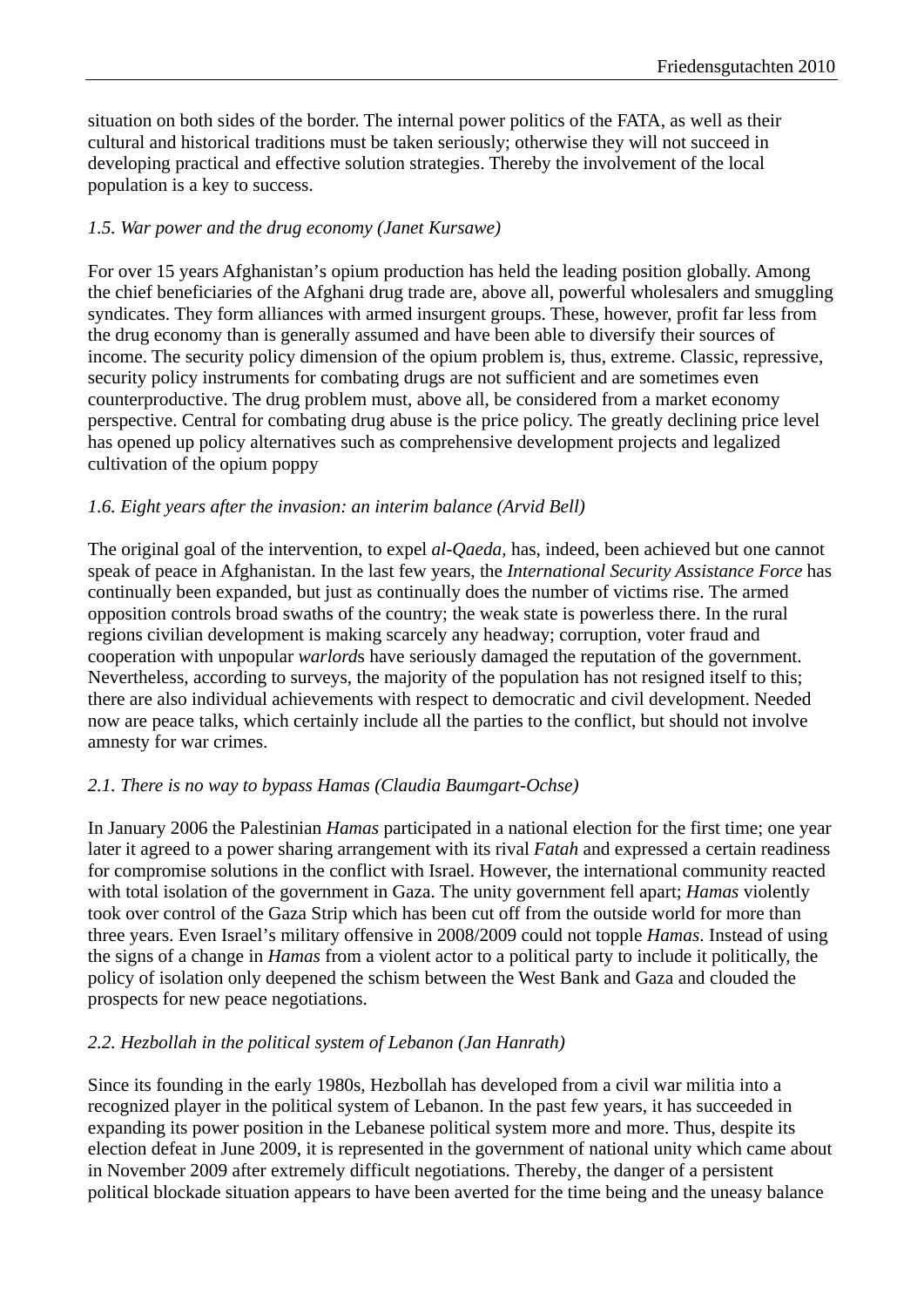of power in the society to have been reestablished. However, whether this democratic orientation is a calculation of power politics or an actual transformation cannot be determined with any certainty. Even if Iran and Syria, as the current patrons of Hezbollah, could be integrated into an entire regional solution, a further transformation of the party can only be initiated from within its own ranks or by the Lebanese Shiites themselves.

# *2.3. Militias in Iraq: From factors of unrest to stability elements (Henner Fürtig)*

Driven by the guidelines of the US civilian administration in Iraq both the opponents and the supporters of the new order after the toppling of Saddam Hussein congregated into ethnically or religiously oriented organizations. Their strength rested, above all, on the sovereignty of command over militias of their own which battled with increasing violence for power. After the restoration of Iraq's formal sovereignty, the aggressive militias received proto-state-like functions; thereby, however, the fragility of the new order became even greater. The cooperation of the US high command with the Sunni tribes and their militias from 2007 noticeably stabilized the situation; this pacification rests first and foremost on the diminished Sunni-Arab vacuum in the inner-Iraqi power relationship. The recourse to "archaic" patterns of order will, however, negatively affect the chances for the implementation of a modern Iraqi state.

## *2.4. The transformation of Jihadist groups in Egypt (Carolin Görzig und Khaled Al-Hashimi)*

The current strategies on combating terror are confronted with a dilemma; if religiously motivated terrorists actually deal irrationally, as is mostly alleged, deterrence will help very little. Conversely, if selective concessions motivate members of *al-Qaeda* to this, then, in this case, true Muslins are being bribed and corrupted. Comprehensive collective concessions could, therefore, be called for. The success of material incentives to reintegration, as the German Foreign Minister suggests for the *Taliban*, is in no way assured. Strategies for disintegration bring about the opposite of what they intend, if ultimately the lack of al-Qaeda's coherence explains their rejection of every restraint. The transformation of Jihadist groups in Egypt and its effect on al-Qaeda show the contradictions of current anti-terror strategies.

## *2.5. Can Yemen be stabilized? (Marie-Christine Heinze)*

Yemen's President Salih has, up until now, ruled with a mixture of patronage, co-optation and *divide et impera* (divide and conquer) yet his power base is dwindling. The Yemeni government finds itself confronted with three conflicts; a secession movement in the south, the insurgency of the Houthis in the north and the local network of *al-Qaeda*. The authoritarian ruling structures have led to a system of corruption and abuse of authority which has enriched a small elite and let the majority of the population be politically marginalized and impoverished. In addition to the declining oil reserves it is, above all, the declining water level that is going to influence the future of the country. Yemen needs sustainable investment. The Gulf States in particular can, by supporting reconstruction, contribute to ending the conflict; however the Yemeni government must itself create the conditions for this.

## *2.6. The Kurdish conflict in Turkey: The end of violence? (Gülistan Gürbey)*

In the Turkish conflict with the Kurds, there is no end of violence in sight. The state violence follows from the ideological basis of a national unity state. This ignores the Kurds' quest for autonomy. Nonetheless there is hope for an end to the violence. This is based on the change of course in the PKK which now aspires to an intrastate solution and is prepared to lay down its weapons, but also on the intersection between the demands of the Kurds and the Turkish forces for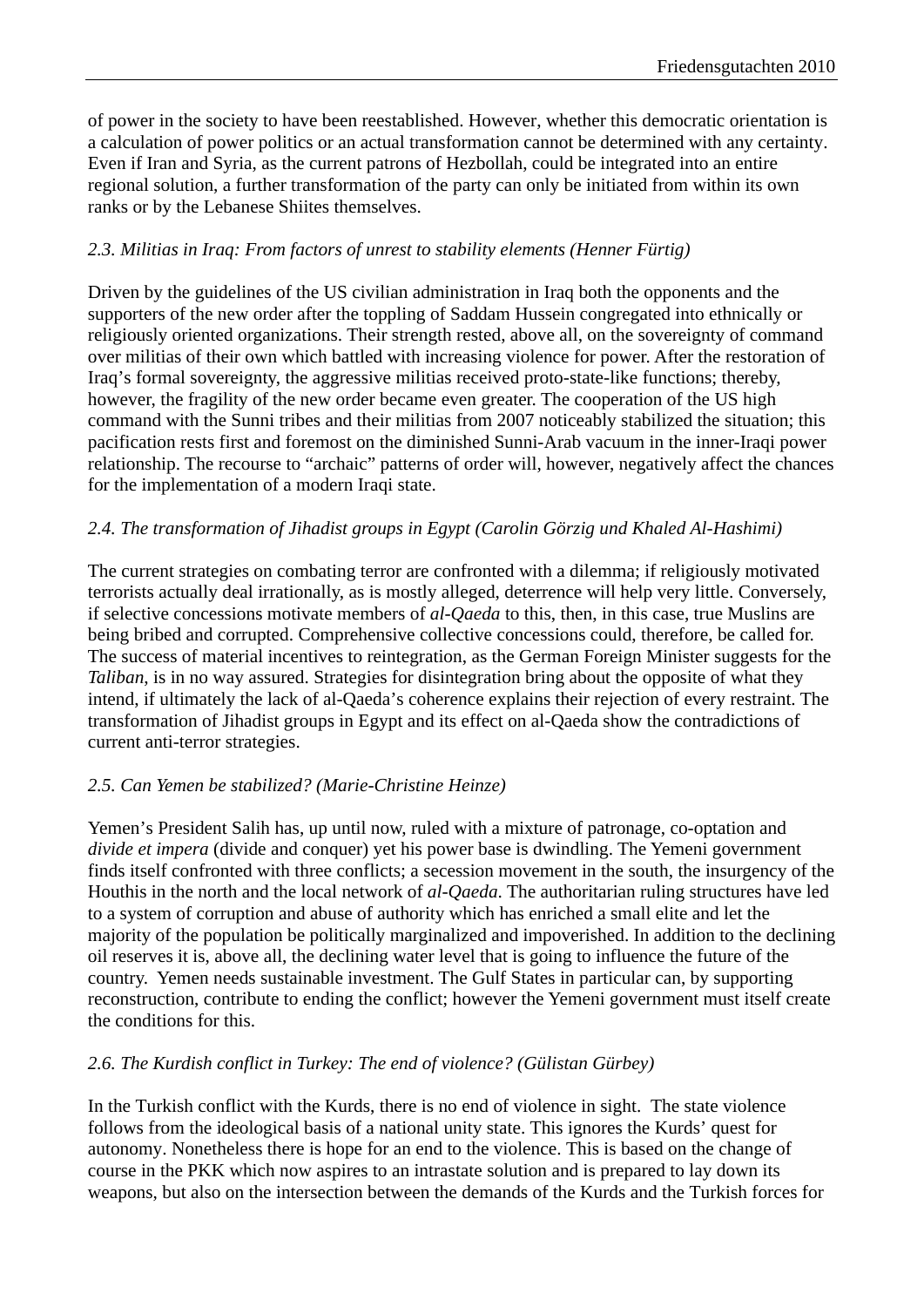reform. To use this chance now, violence must be renounced. The state should pick up on this intersection and with the help of a new non-ideological constitution guarantee the linguistic, cultural and political rights of the Kurds, strengthen local administrations, politically integrate the legitimate Kurdish parties and, with their help, seek ways to integrate the PKK.

## *2.7. Rebel groups and party competition in Liberia and the Ivory Coast (Christof Hartmann and Nora Schrader)*

The establishment of transitional governments with *power-sharing* and subsequent democratic elections as a standard answer to violent conflicts has come under criticism. To end the violence, formerly violent actors are integrated into civilian transitional governments. This legitimates their grasp for political power and economic influence. To perform successfully in elections, the rebel groups thus face the challenge of transforming themselves into political parties. Despite all the differences in the dynamics of the violent conflicts and the form of the transition phase, both Liberia and the Ivory Coast have illustrated that the participation of violent actors in transitional governments can also directly contribute to their political marginalization. The article discusses basic institutional conditions which makes such a result likely.

## *2.8. South Africa's Way to Democracy (Judy Smith-Hoehn)*

Twenty years ago many African countries managed the transition from authoritarian to formally democratic systems. The most notable transformation process was carried out in South Africa. The strategic decisions of the leadership of the then-liberation movement and the apartheid regime were central for this peaceful transformation. They show that both sides recognized the changed intrastate and international conditions and felt compelled by these changes to enter into negotiations. The successful and peaceful transformation is, however, also due to the coordinated and carefully thought-through reaction of the opposition; it could just as easily have decided on a "politics of revenge." Ultimately a range of "generalizable" understandings were formulated which could serve as signposts for other countries in their efforts to resolve their internal conflicts through negotiation.

## *2.9. Sudan at the crossroads (Michael Ashkenazi)*

Sudan has been shaken by more than a half century of civil wars. The level of violence has declined but nevertheless, the situation has remained unstable. The likelihood that the non-state armed groups will lay down their weapons is slight. In 2005 a peace agreement was signed which guarantees South Sudan autonomy and foresees a referendum for its independence for 2011. This democratic decision must be respected even if it means the division of the country. The majority of the South Sudanese have, admittedly, no trust in the South Sudanese government. Their only possibility to put an end to the violent confrontations is good governance. Continued development aid requires noticeable results. It must, above all, concentrate on the rural areas. Many leaders of non-state armed groups see development aid as a personal source of income, thus the help that is not consistent with the fundamentals of accountability, transparency and effectiveness must be stopped

## *2.10. Difficult containment of violence in Nigeria (Etham B. Mijah)*

Since the end of military rule, the security situation in Nigeria has deteriorated rapidly. The conflicts revolve around the oil resources and the revenues connected with them; in addition they are proceeding along ethnic and religious lines. The violence is an expression of perceived inequity, of neglect by the state and of poverty. It is thus a consequence of the inability of the state to provide basic services for its citizens. Since 2009 the central government has offered amnesty and a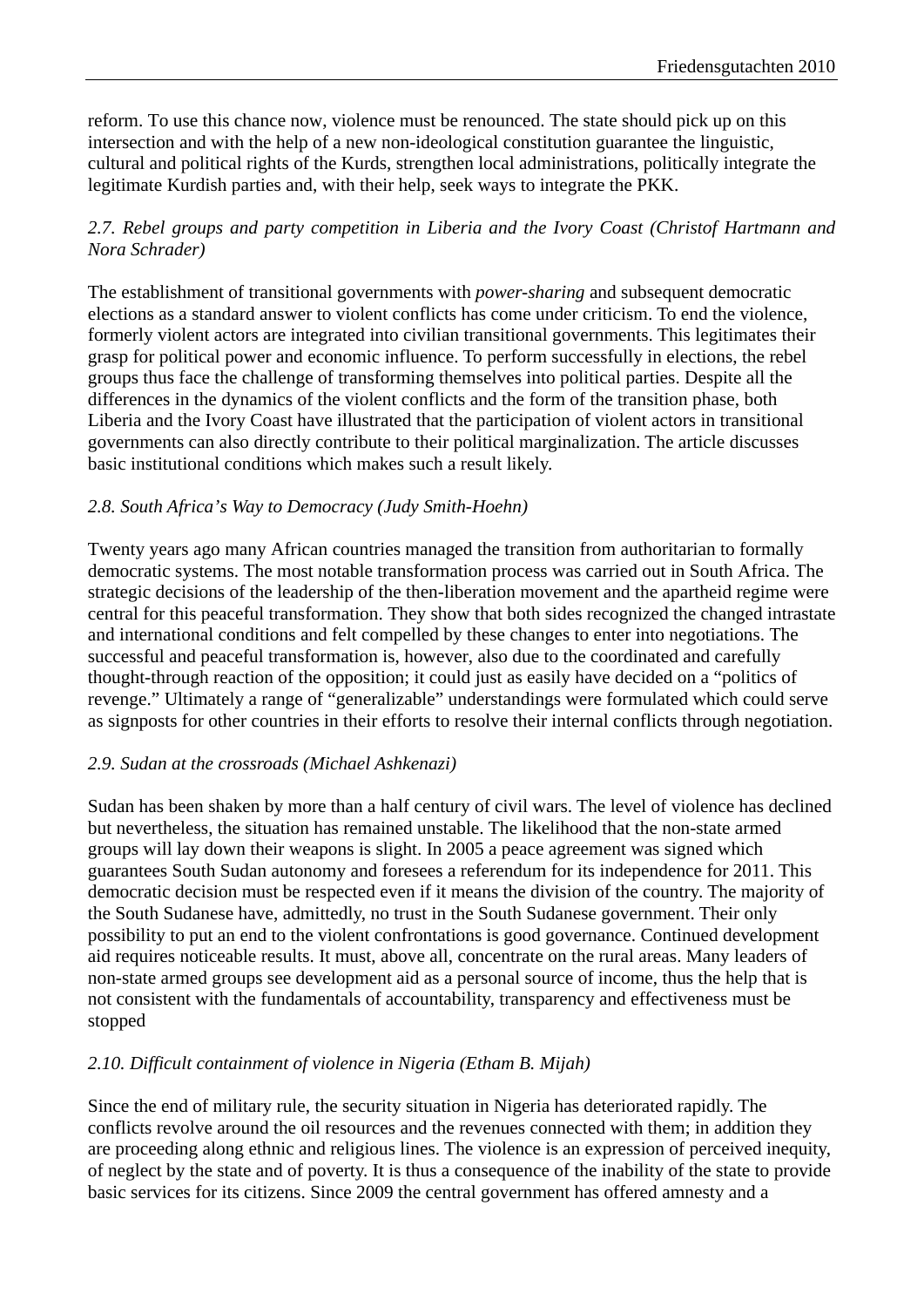program of demobilization, disarmament and reintegration for agitators. In order to transform the tendency of non-state actors to violence, strengthening democratic participation as well as transparency and responsibility of the government is needed. The majority of Nigerians need access to education and to health care. Ultimately international actors could make a contribution to the containment of weapons proliferation.

# *2.11. Peace agreement and system transformation in Tajikistan (Arne C. Seifert)*

The five year Tajikistani civil war exhibits almost all of the characteristics of today's violent conflicts: regional power struggles, rivalries around political order and economic resources, problems with national minorities, Islamic "fundamentalism" and the meddling of regional powers. The parties to the civil war were not able, on their own, to end the conflict. Only when the UN together with Russia and Iran, which, as patronage powers, have their own interests in regional stability, brought the conflicting parties to the table, could the armed conflict be settled. The powersharing arrangement suffered, however, from not going beyond the two quarreling elites and refusing other regional powers a coequal participation. For want of broad anchoring in the society, the peace agreement proved to be unsustainable. There is a risk that the structural causes of the conflict will be reproduced.

## *2.12. Is a conflagration threatening in the North Caucasus? (Regina Heller)*

In the past two years, violence has gripped the North Caucasus anew, especially in the federal republics of Ingushetia and Dagestan and, since 2009, again in Chechnya. Militant Islamists increasingly admit to terror attacks. The causes of this violence are multifaceted: dissatisfaction with the brutal actions of the Russian and local security forces against the local population in the "war against terror", the grievances in the region that have been ignored for many years and the constantly smoldering Chechnya conflict. While Russia earlier tried to combat the violence with massive government counter-violence and to establish loyal, counter-regimes which were, to some extent, also violent, President Medvedev has now, for the first time, emphasized the structural causes of the problem. In light of such impulses from Moscow, the West should be prepared to support Russia's efforts at development and good governance in the North Caucasus. Thereby, the breeding group for radical Islamism in the region would be withdrawn.

## *2.13. Disarming and Reintegrating the Paramilitaries in Columbia (Ananda S. Millard)*

Since 1964 at least 200,000 people have fallen victim to the civil war in Columbia. In 2002 the disarmament, demobilization and reintegration of the paramilitaries (AUC) began. They agreed to the dissolution; the security situation improved immeasurably. Yet, despite all the government efforts to integrate former fighters, success is not certain. The upper-level commanders who, through the government program were able to escape extradition to the USA for drug trafficking or received milder sentences, profited the most Some of the lower ranks are turning more frequently to illegal businesses; this is not surprising when one examines the job market in Columbia and the discrimination against former fighters. What is needed is a reconciliation process between former paramilitaries and the civilian population.

#### *2.14. Victorious peace in Sri Lanka: successful combating of terrorism? (Norbert Ropers)*

With the victory of the government troops over the Tamil Tigers (*Liberation Tigers of Tamil Eelam -*  LTTE) in May 2009, the Sri Lankan government succeeded in ending a civil war that had determined the fate of the island state for 25 years. The defeat of the guerilla organization sparked an international debate on the question of whether military "solutions" might not (after all) be a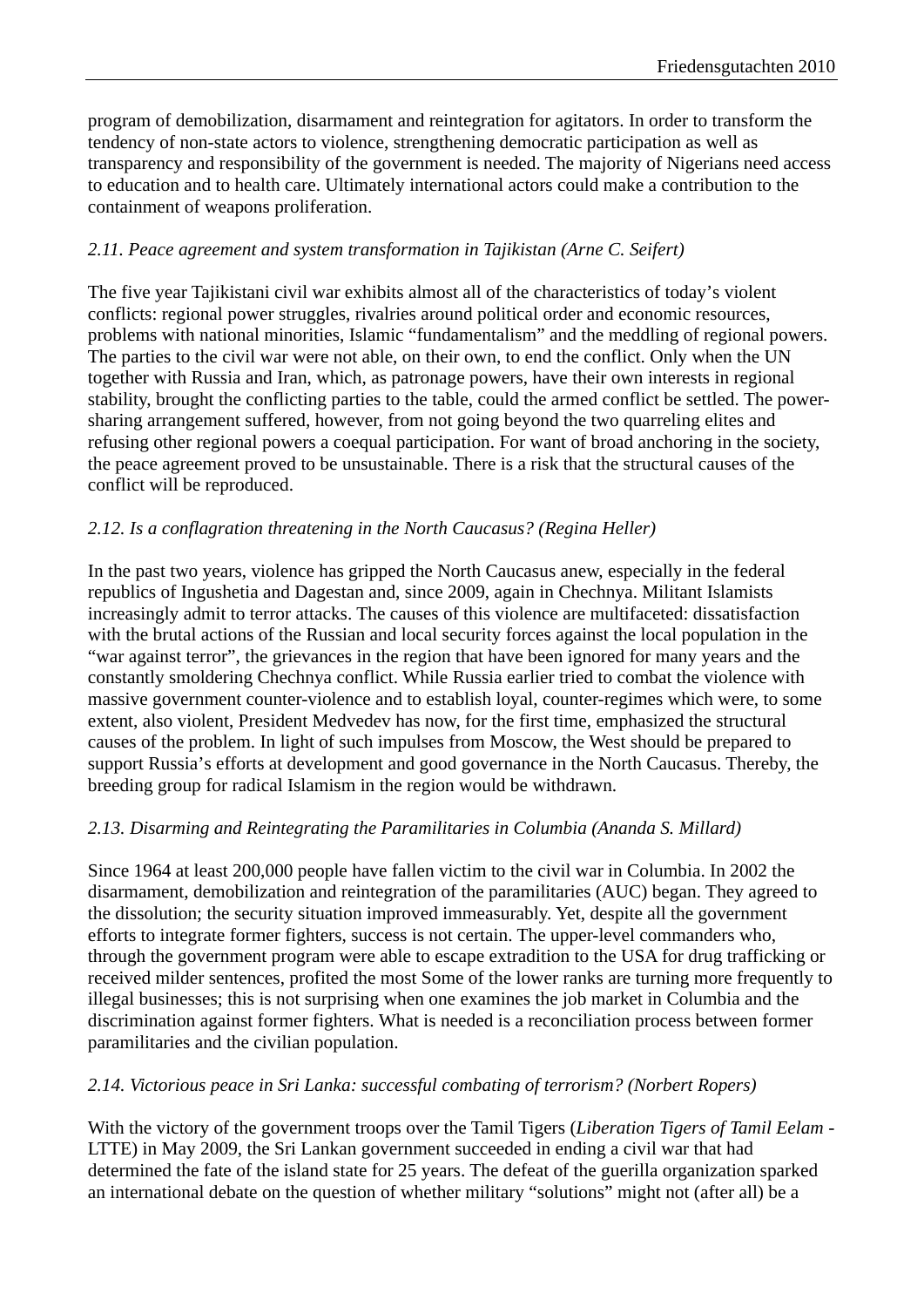suitable means to end protracted civil wars. While the government is seeking to build the post-war order on authoritarian principles similar to those they used in the war, the Tamil side and its diaspora are in upheaval after the defeat of the LTTE. The elimination of this organization is welcome. However, after nearly three decades of civil war and immense sacrifices, the Tamils again see themselves as second class citizens. Without a right to political participation for the Tamilspeaking minority, this will only lead to a prolongation of the conflict, not to its end.

## *3.1. Iran: domestic and foreign political challenges (Annette Schaper und Andrea Thimm)*

For many years, Iran's nuclear program has caused extreme concern abroad. There is the wellfounded suspicion that Iran is aspiring to the possession of atomic weapons; and it has been debated at an international level, how the development of an Iranian bomb could be prevented. At the same time, in the summer of 2009, Iran made headlines as a result of conflict-fraught domestic events, triggered by the suspicion of voter fraud in the presidential election. These two important areas of conflict have, until now, existed side by side quite disconnected, from both the perspective from inside as well as from outside of Iran. For the world community, the nuclear question in Iran continues to have the highest priority. The government, by contrast, presents the civilian side of the nuclear program as scientific and technological progress. It is attempting, thereby, to make its mark domestically. Thus two questions arise: Should foreign countries work harder towards a democratization of Iran? And, would this be conducive to preventing an Iranian nuclear weapon or more likely be counterproductive?

## *3.2. Germany's responsibility for a nuclear free world (Oliver Meier und Götz Neuneck)*

In reaction to Barack Obama's initiative for an atomic weapon free world, the significance of nuclear weapons control in German foreign policy has increased. Foreign Minister Guido Westerwelle has rightly chosen disarmament as one of the key notes of his foreign policy. However, Germany still only insufficiently meets its own expectations for an active arms control policy. Berlin considers the interests of its allied nuclear weapons countries too much and the government trusts itself too little to be innovative – outside of the EU and NATO as well. However, in the question of the removal of the US atomic weapons that are still stationed in Germany, the Federal Republic has moved from being an admonisher to an actor. Now deeds must follow the proclamations in the Coalition contract. Germany should, however, not only advocate for the removal of US atomic weapons but also, to be consistent, for a change in the NATO atomic weapons policy overall.

## *3.3. A world without nuclear weapons – the false and the right questions (Giorgio Franceschini)*

With his sensational speech in Prague on 5 April 2009, US President Barack Obama awakened new hope for global nuclear disarmament. His appeal to aim for peace and security in a world without nuclear weapons has also called forth critics of the plan who consider his vision of an atomic weapon-free world non-viable – and even denounce it as dangerous. Although the fundamental criticism of *Global Zero* frequently overshoots the goal, a range of difficult questions for its realization remain open. The greatest challenges to the *Road to Zero* lie in the areas of verification, rules implementation and weapons control. In the next few years, a new worldwide debate on nuclear disarmament must find persuasive answers to these questions which form a basis for international consensus.

#### *4.1. World economic crisis: Armament motor or armament brake? (Michael Brzoska und Bernhard Moltmann)*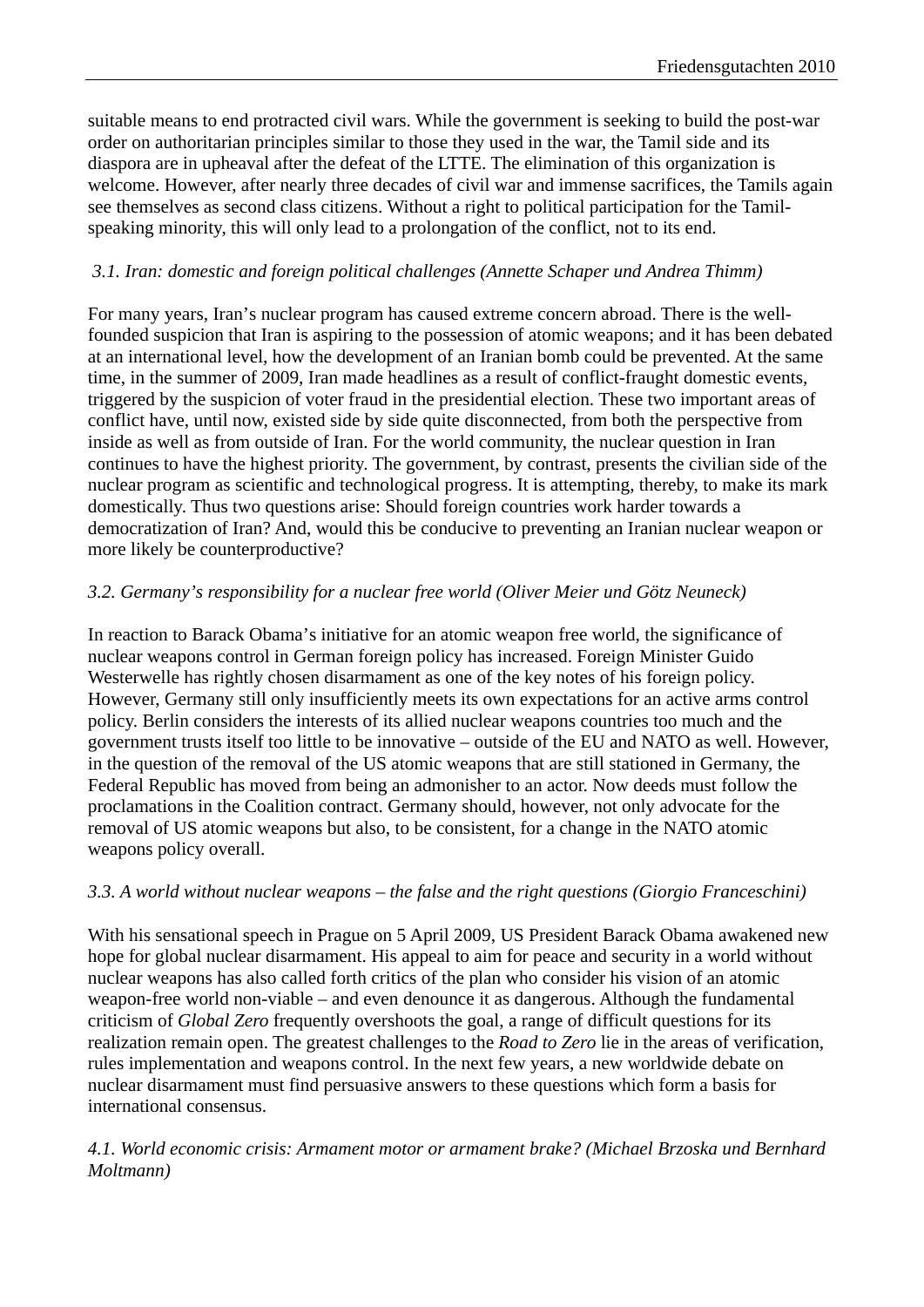The international finance and economic crisis has not fundamentally changed the trends in military expenditure and the arms business that have been noticeable for several years. With some exceptions, there has neither been a strong increase nor a strong decline in the financial volume during the course of the crisis. However, the "old" industrialized countries, in particular, will not be able to avoid reducing their military expenditures in the pursuit of debt reduction. By contrast, the "up-and-coming" countries such as China, India and Brazil will increase their military expenditures; thereby, they will act on their respective regional power aspirations. Currently, the world arms market exhibits opposing developments: in regions of conflict, weapons purchases are increasing, parallel to the modernization of armed forces in the "new" industrialized countries, while other countries go without new acquisitions. Accordingly the competitive pressure among the vendors is growing. These differentiations offer an innovative German arms control policy approaches for influencing regional armament dynamics, increasing transparency and controlling weapons dealing.

#### *4.2. The effects of the economic and financial crisis on the Millennium Development Goals (Hans Diefenbacher und Volker Teichert)*

The evaluation of the Millennium Development Goals has proven to be ambivalent. There has indeed definitely been progress in individual regions (Southeast Asia, East Asia) and countries (China and Indian), however the current tempo will in no way be sufficient to achieve all the goals by 2015. Above all, in Sub-Saharan Africa and South Asia, poverty, hunger, child and maternal mortality as well as new infections of HIV/AIDS have not been able to be brought decisively under control. The ecological MDG are also a distant prospect. The global economic and financial crisis has further slowed down the already too slow process. Help should flow primarily into the least developed countries. Financial expenditures of more than 200 billion US dollars may be necessary in order to achieve the MDG. The new emphasis of the international agenda – the global economic and financial crisis – must not lead to having the poorest of the poor pushed further to the edge.

#### *4.3. The world economic and nutrition crisis: old problems – new conflict potentials (Stephan Albrecht)*

The economic crisis is actually a bundle of crises with multiple causes in different areas such as the finance, energy and automobile industries. There has been a nutrition crisis for many decades. The effects of the world economic crisis on the nutrition crisis are, however, region- and countryspecific. The economic crisis negatively affects the nutritional situation in countless nonindustrialized countries: through this the (return) remittances of migrants to their home countries, foreign direct investment, the budget for development help and for business are reduced. Various options to resolve the economic crisis have been discussed, among them, an authoritative, new governmental ordering of the financial system and a change-over from industrial production and consumption in the direction of sustainability. To cope with the nutrition crisis, increases in the productivity of family farm agriculture, compatible with nature, are the primary option for action.

## *4.4. The effects of the financial crisis on fragile states (Ulrich Volz und Sebastian Ziaja)*

Reduced resource endowments of governments, a low per capita income, limited economic growth, reduced tax revenues, the loss of gold reserves, budget help that has ceased to exist and economic disparities increase the risk of conflict in the 28 countries considered to be particularly fragile. However a precise prediction for the outbreak of violent conflicts as a consequence of these different developments is not possible. To minimize the risk, there is no way out other than the establishment of robust governmental institutions. In this connection, technical cooperation has been demonstrated to be effective for strengthening statehood. Budget help enables anti-cyclical economic policy in crisis situations; social security systems for the poorest can cushion the